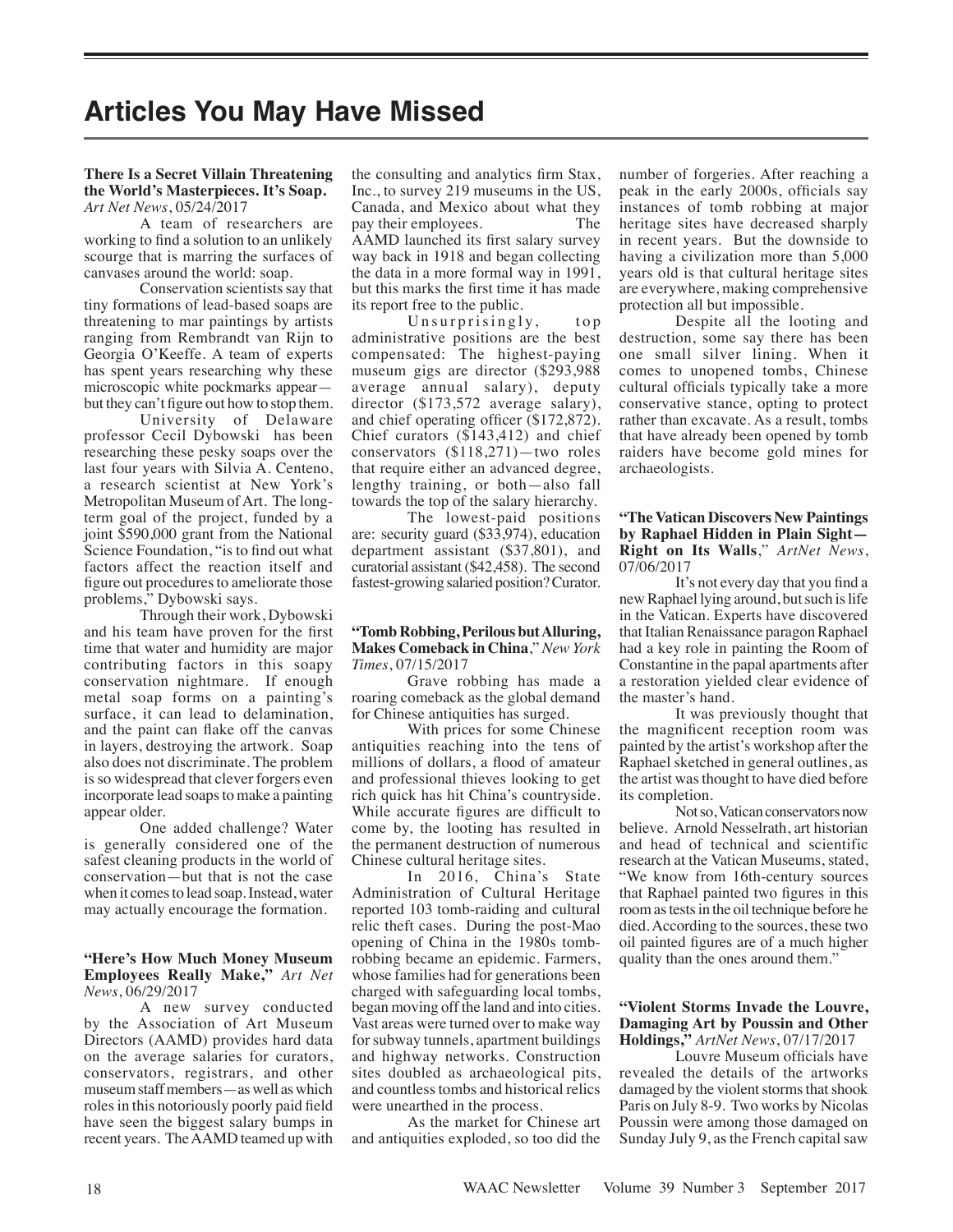# **Susanne Friend, column editor**

two inches of rainfall in just an hour, with the tempest flooding several metro stations and infiltrating the Louvre.

In a press release published last Thursday, the French museum confirmed that water had invaded the mezzanine of the Denon wing, affecting the "Arts of Islam" and "From the Mediterranean Orient to Roman Times" rooms, both of which have been closed pending hygrometric stabilization.

Water also entered the first floor of the Sully wing, affecting the "Salle des Sept-Cheminées" and Henri IV staircase, and the second floor of the Cour Carrée, affecting some rooms housing French paintings.

Despite the immediate implementation of emergency measures by museum staff, water damage was observed on the varnish of two (Spring and Fall) of the "Four Seasons" paintings by Nicolas Poussin, and a large format work by Jean-François de Troy, The Triumph of Mordecai (1736).

The Poussin works were immediately removed as a precaution and the Jean-Francois de Troy unhooked from the wall. Three paintings by Georges de Latour and Eustache Le Suer on the second floor of the Sully wing have also been evacuated as a preventative measure.

#### **"A de Kooning, a Theft and an Enduring Mystery,"** *New York Times*, 09/09/2017

Willem de Kooning completed "Woman-Ochre" in 1955. It depicts a defiantly naked figure facing the viewer, arms akimbo. Three years after de Kooning finished the painting, a benefactor of the University of Arizona Museum of Art in Tucson bought it for the institution. And 27 years after that, in 1985, it was stolen — cut from its frame.

It was finally recovered last month, and investigators are focusing on several theories. And one of them is, in its own way, extraordinary: They are trying to determine if the heist was engineered by a retired New York City teacher who donned women's clothing and took his son along as his accomplice, and then hung the masterwork in the bedroom of his own rural New Mexico home, where it remained.

In other words, they are examining whether he stole a painting

now valued at in excess of \$100 million simply so he could enjoy it.

The teacher, Jerome Alter, and his wife, Rita, both died at 81, he in 2012 and she earlier this summer. "My driving instinct is to say: 'This couldn't be my aunt and uncle who had it since the beginning,'" said Ron Roseman, Rita Alter's nephew.

David Van Auker, an antiques and furniture dealer whom Mr. Roseman hired to appraise the contents of the Alters' home, discovered the painting. Some determined Google searching turned up photographs of the stolen artwork and an Arizona Republic story from 2015 about the 30th anniversary of the theft.

Mr. Van Auker called the museum that evening, and a day later, a Friday, a team of excited staffers including a curator, an archivist and the interim director — were in Silver City examining the painting. They took it back to Tucson the following Monday, and preliminary work was done to authenticate it. It was a very emotional homecoming at the museum, which had been hoping for nearly 32 years to get "Woman-Ochre" back.

#### **"Restoration Reveals Hidden Figures in Div School Reformation painting**," *Yale News*, 10/05/2017

Martin Luther sits at a table surrounded by other leaders of the Reformation. A Bible is opened in front of him. A candle burns at the table's center.

The scene is depicted in a 17th-century painting that for years has graced a hallway at Yale Divinity School. The painting by an unknown artist was removed last year for restoration and cleaning. Its paint was cracked and flaking in places.

Kathy Hebb, a conservator, examined the painting under a microscope in her studio in Guilford, Connecticut, and saw colors underneath cracks in the painting's foreground. She found other examples of the same scene and discovered something was missing from Yale's version — an omission that entirely altered the painting's meaning.

Other versions of the image, such as an engraving housed at the British Museum, show figures of a cardinal, a bull, a pope, and a monk in front of the table futilely attempting to blow out the candle, which represents the light of the Reformation.

A heavy layer of gray paint concealed the four Catholic figures in Yale's version as well as the text. Hebb set to work uncovering the lost figures. She has painstakingly shaved away the insoluble over-paint using surgical scalpels under a microscope. Slowly but surely, the cardinal, bull, pope, and monk have emerged.

Hundreds of years under the paint protected the Catholic figures, which are brighter and in better condition than their Protestant counterparts.

The painting has returned to the Divinity School where it will be on view in the Sarah Smith Gallery as part of an exhibit marking the upcoming 500th anniversary of Oct. 31, 1517, the day Luther delivered his Ninety-five Theses to the Archbishop of Mainz, igniting the Reformation.

#### **"Banksy's Snorting Copper Back on the Beat after Restoration,"** *BBC News*, 10/06/2017

Jet washed, painted over and attacked by thieves, Banksy's Snorting Copper artwork in London's Shoreditch had been thought lost forever. So just how has the £1m piece been brought back into public view - and is it still "a Banksy" at all after so much restoration work?

The mural, stencilled on an East End toilet block under the cover of darkness in 2005 and showing a policeman apparently sniffing cocaine, garnered instant intrigue and notoriety. Having been hidden from view for a decade, it is now back on the beat in its original location after a painstaking restoration process.

"We knew - or we thought we knew - the Banksy was there, $\overline{N}$  says property developer Jonathan Ellis, who along with David Kyte purchased the site and turned it into a mix of residential and commercial units.

The section of wall was lifted off the building site and taken to Fine Art Restoration Company in Carlisle, Cumbria. A team of six experts worked tirelessly, initially compiling images of the undamaged piece and working out what lay where. Restorers carefully stripped and scraped each brick to reveal the underlying artwork.